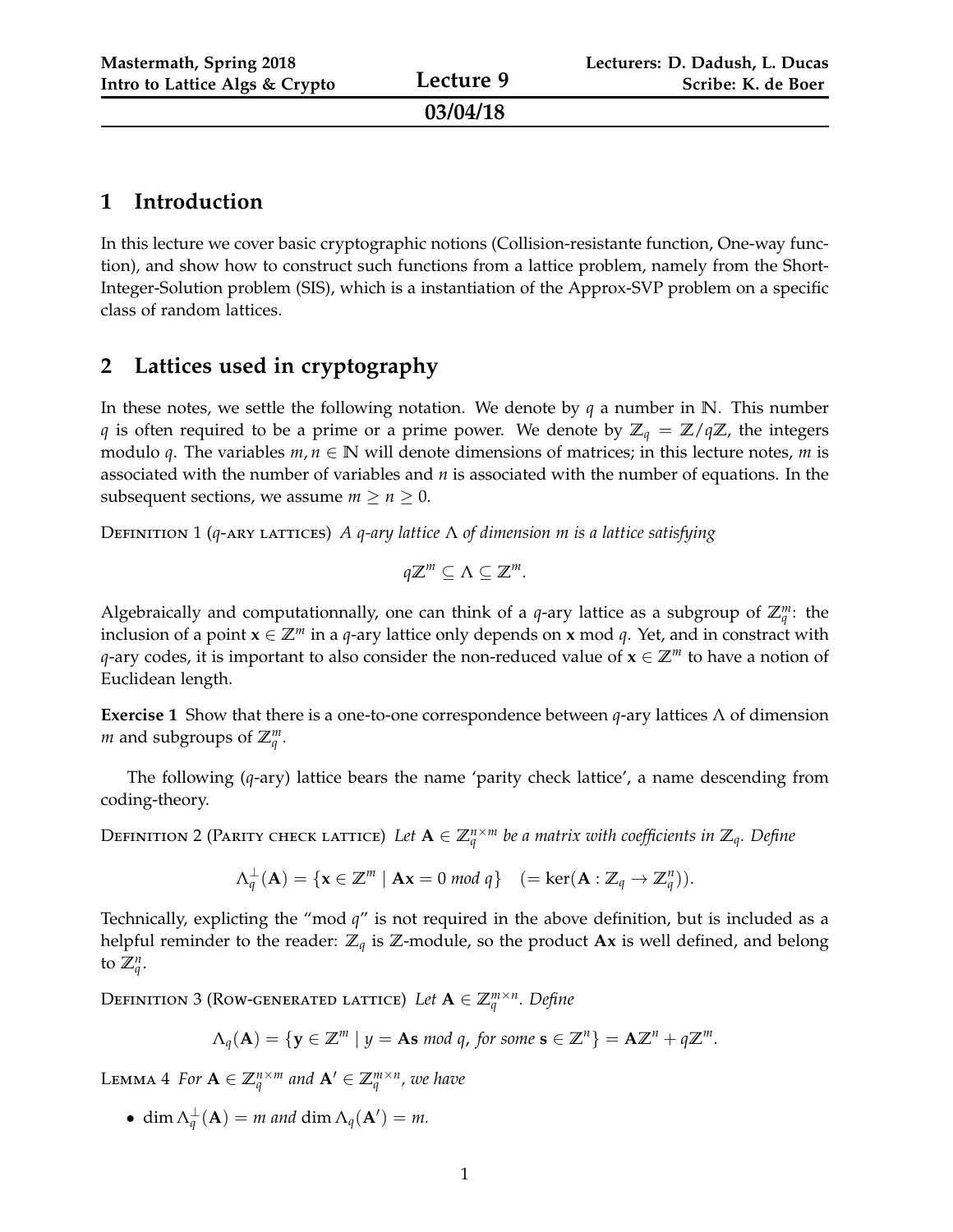- det $(\Lambda_q^{\perp}(\mathbf{A})) \le q^n$  and det $(\Lambda_q(\mathbf{A}')) \ge q^{m-n}$
- If  $q$  is prime, and  $A$ ,  $A'$  are non-singular in the finite field  $\mathbb{Z}_q$ , the above inequalities are equalities.

Proof: For the dimension, note that  $q\mathbb{Z}^m \subset \Lambda \subset \mathbb{Z}^m$ . We only provide a proof for the inequality  $det(\Lambda_q^{\perp}(\mathbf{A})) \leq q^n$  and leave the other cases to the reader. Since  $\Lambda_q^{\perp}(\mathbf{A}) \subset \mathbb{Z}^m$ ,  $det(\Lambda) = |\mathbb{Z}^m / \Lambda_q^{\perp}(\mathbf{A})|$ . We therefore have  $|\mathbb{Z}^m / \Lambda| = im(\mathbf{A} : \mathbb{Z}_q \to \mathbb{Z}_q^n)$ , and we conclude since  $\text{im}(\mathbf{A}) \subset \mathbb{Z}_q^n$ .  $\Box$ 

As we will see soon, the lattice  $\Lambda_q^{\perp}({\bf A})$  is often used as underlying lattice in cryptosystems. Therefore it is useful to know in what range the shortest vector of this lattice could be.

Lemma 5 Let q be prime, and let  $A \in \mathbb{Z}_q^{n \times m}$  be a matrix.

- $\lambda_1^{\infty}(\Lambda_q^{\perp}(\mathbf{A})) \leq q^{n/m}$
- $\bullet$   $\lambda_1^{\infty}(\Lambda_q^{\perp}(\mathbf{A})) > \frac{(q/2)^{n/m}-1}{2}$  $\frac{n}{2}$  except with probability at most 2<sup>−n</sup> over the choice of a uniform random *matrix*  $\mathbf{A} \in \mathbb{Z}_q^{n \times m}$ *.*

Proof: The first inequality is an application of Minkowski theorem, using

$$
(2 \cdot \lambda_1^{\infty}(\Lambda_q^{\perp}(\mathbf{A})))^m \le 2^m \cdot \det(\Lambda_q^{\perp}(\mathbf{A})) \le 2^m \cdot q^{n/m}.
$$

Here we just use the fact that any convex symmetric body with volume larger than  $2^m\cdot\det(\Lambda_q^\perp(\mathbf{A}))$ must contain a non-zero lattice point.

For the second inequality, note that, we claim that for any  $x \neq 0$  modulo *q*,

<span id="page-1-0"></span>
$$
\mathbb{P}_{\mathbf{A}}[\mathbf{A}\mathbf{x} = 0 \bmod q] = q^{-n}.
$$

Indeed, because  $\mathbb{Z}_q$  is a finite field, one can verify that **Ax** is uniform in  $\mathbb{Z}_q$  over the uniform choice of **A**. Let us denote  $\beta = \frac{(q/2)^{n/m}-1}{2}$  $\frac{2^{n+1}-1}{2}$ , and count the number of vectors of  $\ell_{\infty}$  norm less than *β*:

 $|\{x \in \mathbb{Z}^m \mid ||x||_{\infty} \leq \beta\}| = (2\beta + 1)^m.$ 

Using the union bound, we have

**P**<sub>A</sub>[∃**x** with  $||x||_{∞} ≤ β$  and  $Ax = 0$  modulo  $q$ ] ≤  $(2β + 1)^{m}q^{-n} = (q/2)^{n}q^{-n} = 2^{-n}$ .

So, the probability that  $\lambda_1^{\infty}(\Lambda_q^{\perp}((A))) \leq \beta$  is less than or equal to 2<sup>-*n*</sup>, yielding the second bullet in the lemma.  $\Box$ 

## **3 The SIS-problem**

The abbreviation SIS stands for 'Short Integer Solution'. This name has the following clear explanation. Given a random matrix  $A \in \mathbb{Z}_q^{n \times m}$ , the problem is to find a short integer vector **x** that satisfies  $Ax = 0 \text{ mod } q$ .

<sup>D</sup>efinition 6 (SIS-problem) *The* SIS*m*,*n*,*q*,*<sup>β</sup> problem is defined as follows: Given a uniform random matrix*  $\mathbf{A} \in \mathbb{Z}_q^{m \times n}$ . Find  $x \in [-\beta, \beta]^m \setminus \{0\}$  such that  $\mathbf{A} \mathbf{x} = 0$  mod q.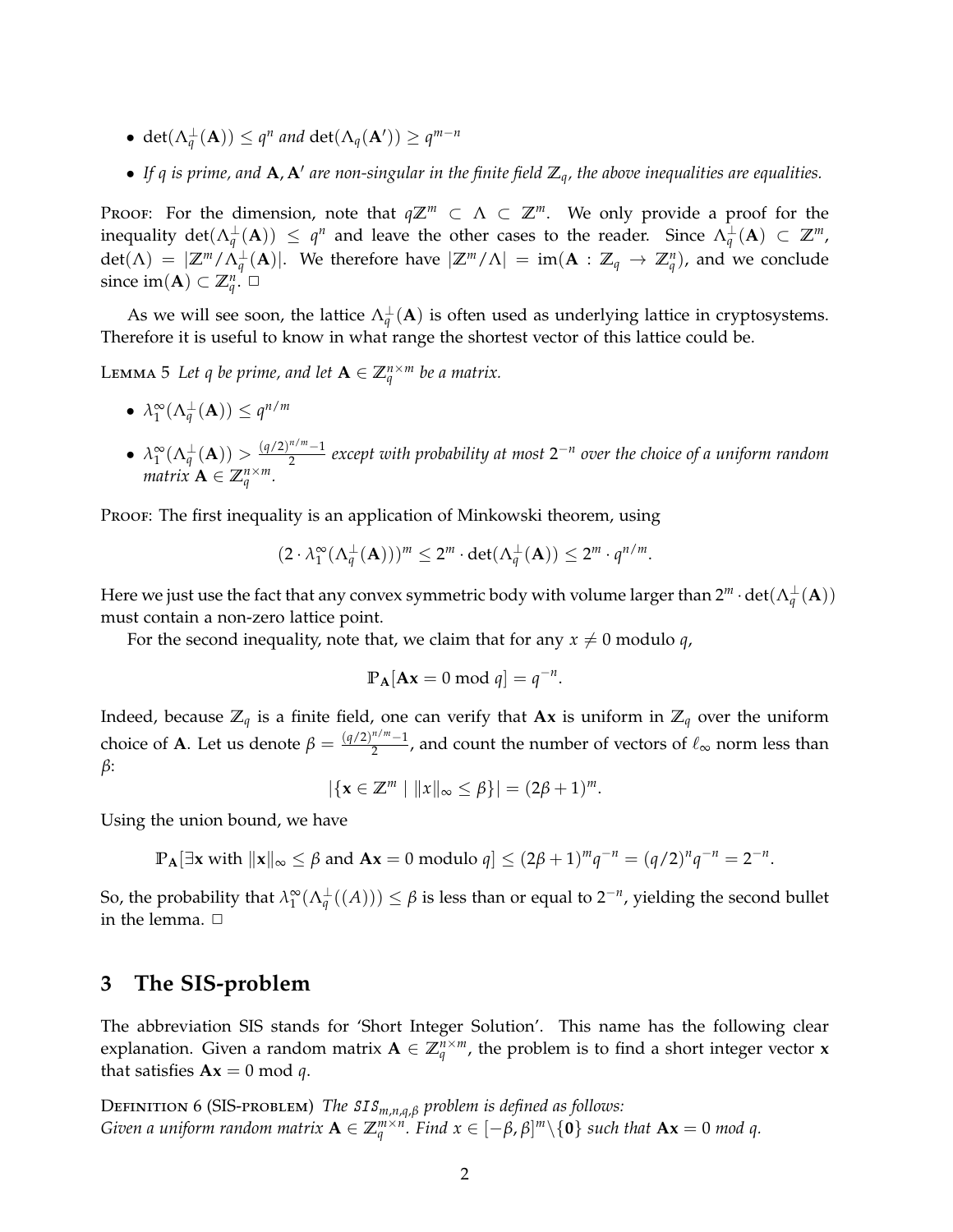Remark 7 An instance **A** of the SIS problem is equivalent to finding a short non-zero vector in the lattice  $\Lambda_q^{\perp}(\mathbf{A})$ 

Depending on the parameters, the hardness of the SIS-problem can range from 'vacuously hard' to having a polynomial time algorithm giving a solution.

- If  $\beta \ll q^{n/m}$ , the problem is vacuously hard: Lemma [5](#page-1-0) showed that, most likely, such solutions do not exists.
- If  $\beta \gg \gamma_2^m \cdot q^{n/m}$ , this is an instance of approx-SVP with exponential approximation factor  $\gamma_2^m$ , which can be solved by LLL.
- Somewhere in between these bounds is where cryptography takes place, typically for  $\beta$  =  $q^{n/m} \cdot \text{poly}(n)$ .

Beware though that the second bullet point is rather naive: it suggest that the problems gets harder as  $m \to \infty$ . This is not the case, as one can just ignore columns of the SIS instance **A**, forcing the corresponding coordinates of **x** to 0.

**Exercise 2** For very large *m*, improve the bound  $\beta \ge \gamma_2^m \cdot \lambda(\Lambda_q^{\perp}(A))$  for which you can one find a polynomial-time algorithm for SIS by considering  $\Lambda_q^{\perp}(\mathbf{A}')$  where  $\mathbf{A} = [\mathbf{A}'|\mathbf{A}'']$ .

#### **4 Collision resistance**

An important notion in cryptography is *collision resistance*. Informally, a function *f* is collision resistant whenever it is computationally hard to find two different inputs  $x_1$ ,  $x_2$  such that  $f(x_1)$  =  $f(x_2)$ . To make this notion formal, we need some explanation and notation.

First, we would like to settle what it means to be 'computationally hard'. In computer science, this is often formalized using asymptotics and (probabilistic) polynomial-time Turing machines. In order to be able to properly talk about asymptotics, it makes no sense to talk about computational hardness of one function alone. Instead, one observes a function *family*, which is parametrized by a variable *λ*. Mathematically, one would denote that as follows:

$$
\mathcal{F} = \{f_{\lambda} : \mathcal{K}_{\lambda} \times \mathcal{M}_{\lambda} \to \mathcal{H}_{\lambda} \mid \lambda \in \mathbb{N}\}.
$$

The parametrization variable  $\lambda$  is often called the *security parameter*, since it indicates how 'hard' the collision problem is (which will be defined properly very soon). The letters for the domain and codomain of the functions *f<sup>λ</sup>* come from their cryptographic interpretation. Namely, K stands for *key space*, M for *message space* and H for *hashing space*. In cryptography, collision resistant functions are often called hash functions, and inputs to such functions are viewed as messages. For fixed  $\lambda$ , the key space allows to use many different hash functions from M to  $\mathcal{H}$ , instead of just one.

Now, computational hardness of finding a collision can be defined as follows.

DEFINITION 8 (COLLISION RESISTANCE) *A function family*  $\mathcal{F} = \{f_\lambda : \mathcal{K}_\lambda \times \mathcal{M}_\lambda \to \mathcal{H}_\lambda \mid \lambda \in \mathbb{N} \}$  *is said to be collision resistant if, for all λ, and all probabilistic-polynomial time algorithms* A*, holds that*

$$
\Pr_{\substack{k \in \mathcal{K} \\ \mathcal{A}}} [f_{\lambda}(k, m_0) = f_{\lambda}(k, m_1) \text{ and } m_0 \neq m_1 \mid (m_0, m_1) \leftarrow \mathcal{A}(k)] \leq negl(\lambda).
$$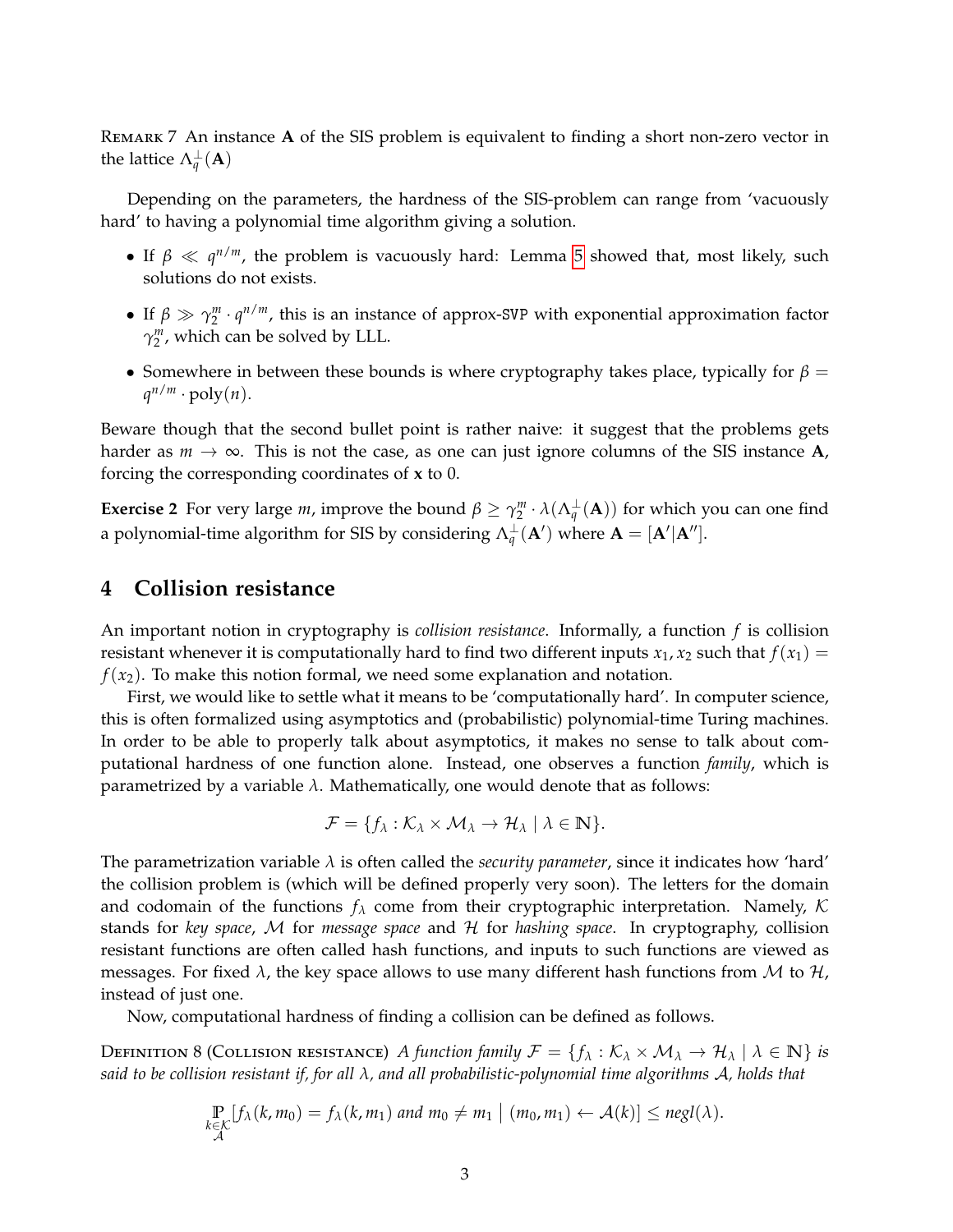Here, negl $(\lambda)$  is any function in  $\lambda^{-\omega(1)}$ . Note that randomness is taken uniformly over the key space  $K$ , as well as over the randomness of the algorithm  $A$ .

In human language, above definition says that a function family  $\mathcal F$  is collision resistant whenever no algorithm (that runs in reasonable time) is able to find a collision in  $f_\lambda$  with some significant probability. Note that the notion of collision resistance is only interesting whenever the functions  $f_{\lambda}(k, \cdot)$  are not injective. In real life, one therefore almost only looks at the case when the hashing space  $\mathcal H$  is (much) smaller than  $\mathcal M$ .

## **5 Cryptography and reductions**

In cryptography, one often relies on certain 'hardness assumptions'. For example, people tend to say that the security of the famous cryptosystem RSA relies on the hardness of factoring<sup>[1](#page-3-0)</sup>. In lattice based cryptosystems, something similar is happening; for example, we would like to show that breaking a specific cryptographic protocols is at least as hard as some lattice problem (that is believed to be hard).

For example, suppose we want to prove the following statement:

$$
X
$$
 is hard  $\Rightarrow Y$  is hard.

This means that problem *Y* is at least as hard as *X*. In computer science, this is proved as follows. Assume that there exists a so-called 'oracle' for *Y*. That is a miraculous (probably non-existing) algorithm that solves *Y* instantaneously. Now construct an algorithm  $A<sup>Y</sup>$ , that has access to the 'oracle' of *Y* and that solves *X*. If this algorithm is poly-time, one has proven that *Y* is at least as hard as *X*.

An hopefully clarifying example is the following so-called Merkle-Damgård domain extension of hash functions. Let  $f : K \times \{0,1\}^m \rightarrow \{0,1\}^n$  with  $m > n$  be any function. Let  $b = m - n > 0$ . Set

$$
f_{MD}^{(\ell)} : \mathcal{K} \times \{0,1\}^{\ell \cdot b} \to \{0,1\}^n, f_{MD}^{(\ell)}(\mu_1 \cdots \mu_\ell) = f_k(\cdots f_k(f_k(f_k(\mu_1|0)|\mu_2)|\mu_3) \cdots )|\mu_\ell),
$$

where  $\mu_i \in \{0,1\}^b$ .

**THEOREM 9** If f is collision resistant, then so is  $f_{MD}^{(\ell)}$ 

Proof: Suppose the latter is not collision resistant, meaning that there is an algorithm  $A$  that outputs a right pair  $(\mu_1 \cdots \mu_\ell, \mu_1' \cdots \mu_\ell')$  with  $f_{MD}^{(\ell)}(k,\mu_1 \cdots \mu_\ell) = f_{MD}^{(\ell)}(k,\mu_1' \cdots \mu_\ell')$  with probability  $\frac{1}{p(\lambda)}$ . Assume, that you found a collision for the Merkle-Darmgård construction of  $f$ .

Take the largest  $i<\ell$  such that  $f_{MD}^{(i)}(\mu_1\cdots\mu_i)\neq f_{MD}^{(i)}(\mu'_1\cdots\mu'_i)$ . Then, taking  $m_1=f_{MD}^{(i)}(\mu_1\cdots\mu_i)|\mu_{i+1}$ and  $m_2 = f_{MD}^{(i)}(\mu'_1 \cdots \mu'_i) | \mu'_{i+1}$  yields a collision for  $f$ .

Then the same algorithm also finds an collision for *f* with polynomial probability, and *f* is therefore not collision resistant, too. By contraposition, we obtain the claim.  $\Box$ 

**Exercise 3** Make a Merkel-Damgård construction for arbitrary length input.

<span id="page-3-0"></span> $1$ In reality, this hardness assumption is slightly more complicated.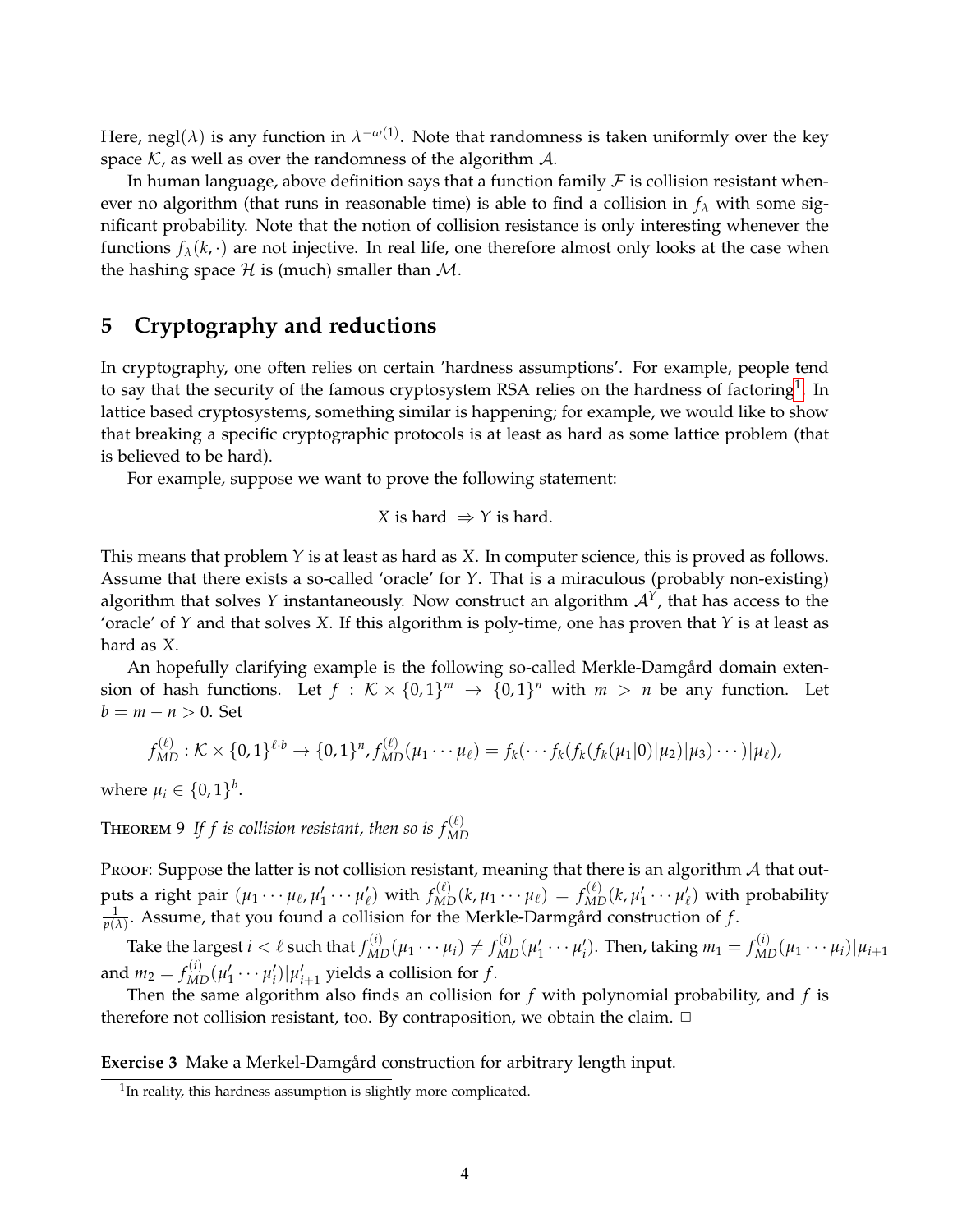**Collision resistant functions from the SIS problem** The key space  $K = \mathbb{Z}_q^{n \times m}$ , is the set of all  $n \times m$  matrices with coefficients in  $\mathbb{Z}_q$ . Set  $\mathcal{M} = \{0,1\}^m$  and  $\mathcal{H} = \mathbb{Z}_q^n \approx \{0,1\}^{n \log_2 q}$ . For key  $\mathbf{A}$ and input message  $x \in \mathcal{M}$ , set

$$
f_{\mathbf{A}}(\mathbf{x}) := \mathbf{A}\mathbf{x} \bmod q.
$$

LEMMA 10 *Is*  $SIS_{m,n,q,1}$  *is hard, then*  $f: K \times M \rightarrow H$  *is hard.* 

Proof: Let  $A \in \mathcal{K}$ . Suppose we are able to find two  $m_1 \neq m_2 \in \mathcal{M}$  such that  $f_A(m_1) = f_A(m_2)$ . Let  $\mathbf{x} = \mathbf{m}_1 - \mathbf{m}_2$ . Then  $\mathbf{A}\mathbf{x} = 0$ , with  $\|\mathbf{x}\|_{\infty} \leq 1$ . So any algorithm that finds a collision of *f*., solves SIS.  $\Box$ 

#### **6 One way functions**

In this section, we will introduce a notion that is very similar to collision resistance, and, in fact, is mathematically related to it.

DEFINITION 11 (ONE-WAY FUNCTION) A function family  $\mathcal{F} = \{f^{(\lambda)}_+ : \mathcal{K}_\lambda \times \mathcal{M}_\lambda \to \mathcal{H}_\lambda \mid \lambda \in \mathbb{N}\}$  is *one-way if for all probabilistic polynomial time algorithms* A *holds*

$$
\mathop{\mathbb{P}}_{\substack{k \in \mathcal{K} \\ m \in \mathcal{M}}} [f_k^{(\lambda)}(\mathcal{A}(1^{\lambda}, f_k^{(\lambda)}(m))) = f_k^{(\lambda)}(m)] \le negl(\lambda)
$$

Lemma 12 *If a family* F *has the following properties:*

- F *is collision resistant*
- For almost all  $k \in \mathcal{K}$ , and for almost all  $m \in \mathcal{M}$  there exists an  $m' \neq m$  such that  $f(m) = f(m')$ .

*then it is a one-way function.*

Remark 13 Above lemma is can be called the 'two-to-one property'; any collision resistant function that is almost always two-to-one, is a one way function as well.

Proof: By contradiction, we assume that the function is not one-way and that for almost  $k \in \mathcal{K}$ and for almost all  $m \in \mathcal{M}$  there exists an  $m' \neq m$  such that  $f(m) = f(m')$ .

The function is not one-way, meaning that there is an algorithm  $A$  that finds a pre-image of  $h = f_k^{(\lambda)}$  $h_k^{(A)}(m)$  with non-negligible probability  $\frac{1}{p(\lambda)}$ . The reduction algorithm can be described as follows.

- Sample a random  $m \in \mathcal{M}$ , and compute  $h = f_k^{(\lambda)}$  $\binom{(\Lambda)}{k}(m)$ .
- Output a possible pre-image  $A(1^{\lambda}, h)$  of *h*.

To analyze this algorithm, we partition the message space into blocks that have the same image.

$$
\mathcal{M}=\bigcup_{h\in\mathcal{H}}\mathcal{M}_h
$$

Here,  $\mathcal{M}_h = \{ m \in \mathcal{M} \mid f_k^{(\lambda)} \}$  $h_k^{(A)}(m) = h$ , which can be empty as well. The second assumption in the lemma implies that  $\#\{\mathcal{M}_h\;|\;\#\mathcal{M}_h=1\}\leq \mathsf{negl}(\lambda).$  So, with large probability (proportional